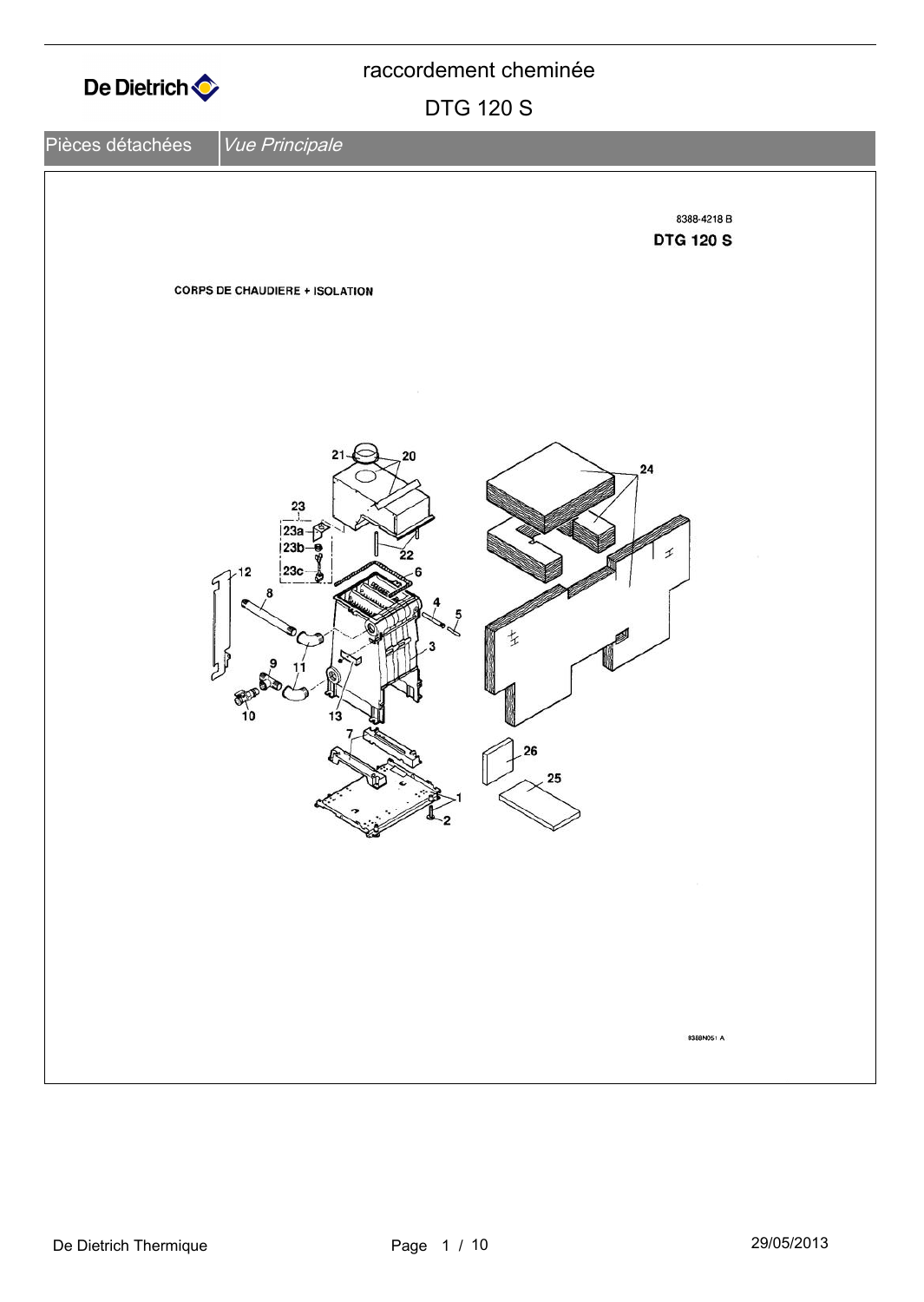

| Réf.            | Référence | <b>Description</b>                   | Qté          | <b>Tarif</b>   | <b>Remarques</b> |
|-----------------|-----------|--------------------------------------|--------------|----------------|------------------|
| 1               | 83888500  | SOCLE CPL 3EL                        | 1            | 76,00 €        |                  |
| $\mathbf{1}$    | 83888502  | SOCLE CPL 5EL                        | $\mathbf{1}$ | 83,00 €        |                  |
| 1               | 83888504  | SOCLE CPL 7EL                        | 1            | 95,00 €        |                  |
| $\mathbf{1}$    | 83888505  | SOCLE CPL 8EL                        | $\mathbf{1}$ | 95,00 €        |                  |
| 1               | 83888506  | SOCLE CPL 9EL                        | 1            | 96,60 €        |                  |
| $\mathbf{1}$    | 83888507  | SOCLE CPL 10EL                       | $\mathbf{1}$ | 96,60 €        |                  |
| 1               | 83888501  | SOCLE CPL 4EL                        | 1            | 76,00 €        |                  |
| $\mathbf{1}$    | 83888503  | SOCLE CPL 6EL                        | $\mathbf{1}$ | 83,00 €        |                  |
| 2               | 97581059  | PIED REGLABLE CPL M8X25              | 1            | 1,85 €         |                  |
| 3               | 83758915  | <b>CORPS CHAUDIERE ASS.3EL</b>       | $\mathbf{1}$ | 522,00 €       |                  |
| 3               | 83758579  | <b>CORPS CHAUDIERE ASS.9EL</b>       | 1            | 1498,00 €      |                  |
| 3               | 83758916  | <b>CORPS CHAUDIERE ASS. 4EL</b>      | $\mathbf{1}$ | 767,00 €       |                  |
| 3               | 83758920  | <b>CORPS CHAUDIERE ASS. 8EL</b>      | 1            | 1354,00 €      |                  |
| 3               | 83758917  | <b>CORPS CHAUDIERE ASS, 5EL</b>      | $\mathbf{1}$ | 928,00 €       |                  |
| 3               | 83758580  | <b>CORPS CHAUDIERE ASS.10EL</b>      | 1            | Nous consulter |                  |
| 3               | 83758918  | <b>CORPS CHAUDIERE ASS. 6EL</b>      | $\mathbf{1}$ | 1072,00 €      |                  |
| 3               | 83758919  | CORPS CHAUDIERE ASS. 7EL             | 1            | 1213,00 €      |                  |
| $\overline{4}$  | 95365611  | DOIGT DE GANT 1/2"-LG160             | $\mathbf{1}$ | 14,60 €        |                  |
| 5               | 95365613  | SEPARATEUR DE DOIGT DE GANT          | 1            | 2,50 €         |                  |
| 6               | 95046128  | JOINT VERRANE D10 (1M)               | $\mathbf{1}$ | $3,50 \in$     |                  |
| 7               | 83750004  | REHAUSSE POUR CORPS                  | 1            | 18,10 €        |                  |
| 8               | 97549270  | TUBE DEPART PEINT 1" LG375           | $\mathbf{1}$ | 16,40 €        |                  |
| 9               | 97549512  | TUBE RETOUR LG135                    | 1            | 16,30 €        |                  |
| 10              | 94902077  | ROBINET DE VIDANDE                   | $\mathbf{1}$ | 18,20 €        |                  |
| 11              | 94920297  | COUDE M-F A4 1"                      | $\mathbf{1}$ | 6,10 €         |                  |
| 12              | 83888082  | <b>SUPPORT TUBE EAU</b>              | $\mathbf{1}$ | $9,80 \in$     |                  |
| 13              | 83758048  | EQUERRE DE FIXATION                  | 1            | 2,60 €         |                  |
| 20              | 83888771  | ANTIREFOULEUR CPL 3EL                | $\mathbf{1}$ | 137,00 €       |                  |
| 20              | 83888774  | ANTIREFOULEUR CPL 6EL                | 1            | 159,00 €       |                  |
| 20              | 83888775  | ANTIREFOULEUR CPL 7EL                | $\mathbf{1}$ | 164,00 €       |                  |
| 20              | 83888776  | ANTIREFOULEUR CPL 8EL                | 1            | 173,00 €       |                  |
| 20              | 83888772  | ANTIREFOULEUR CPL 4EL                | $\mathbf{1}$ | 142,00 €       |                  |
| 20              | 83888773  | ANTIREFOULEUR CPL 5EL                | 1            | 149,00 €       |                  |
| 20              | 83888777  | ANTIREFOULEUR CPL 9EL                | $\mathbf{1}$ | 191,00 €       |                  |
| 20              | 83888778  | ANTIREFOULEUR CPL 10EL               | 1            | 201,00 €       |                  |
| 21              | 97581501  | <b>BUSE D.110/111</b>                | $\mathbf{1}$ | 7,30€          |                  |
| 21              | 97581497  | <b>BUSE D.180</b>                    | 1            | 13,80 €        |                  |
| 21              | 97581499  | <b>BUSE D.125</b>                    | $\mathbf{1}$ | 9,80€          |                  |
| 21              | 97581500  | <b>BUSE D.153</b>                    | 1            | 11,00 €        |                  |
| 22              | 97510077  | <b>TIGE FILETEE LG170</b>            | $\mathbf{1}$ | $0,72 \in$     |                  |
| 22              | 97510078  | TIGE FILETEE LG210                   | 1            | 0,83€          |                  |
| 23              | 83758798  | THERMOSTAT ANTIREFOULEUR CPL 3 A 8EL | $\mathbf{1}$ | $36,80 \in$    |                  |
| 23              | 83758637  | THERMOSTAT ANTIREFOULEUR 85° CONTACT | 1            | 43,70 €        |                  |
| 23a             | 83758077  | <b>EQUERRE DE FIXATION</b>           | $\mathbf{1}$ | 2,20€          |                  |
| 23 <sub>b</sub> | 95363356  | THERMOSTAT ANTIREFOULEUR 85° CONTACT | 1            | 11,00 €        |                  |
| 23c             | 83754944  | CIRCUIT ELECTRIQUE TAF 3 A 8EL       | $\mathbf{1}$ | 24,00 €        |                  |
| 23c             | 83754958  | CIRC.ELECTR.T.A-F. 9-10EL            | 1            | 29,90 €        |                  |
| 24              | 83758927  | <b>ISOLATION CORPS CPLTE 3EL</b>     | $\mathbf{1}$ | 59,20 €        |                  |
| 24              | 83758932  | <b>ISOLATION CORPS CPLTE 8EL</b>     | $\mathbf{1}$ | 80,70 €        |                  |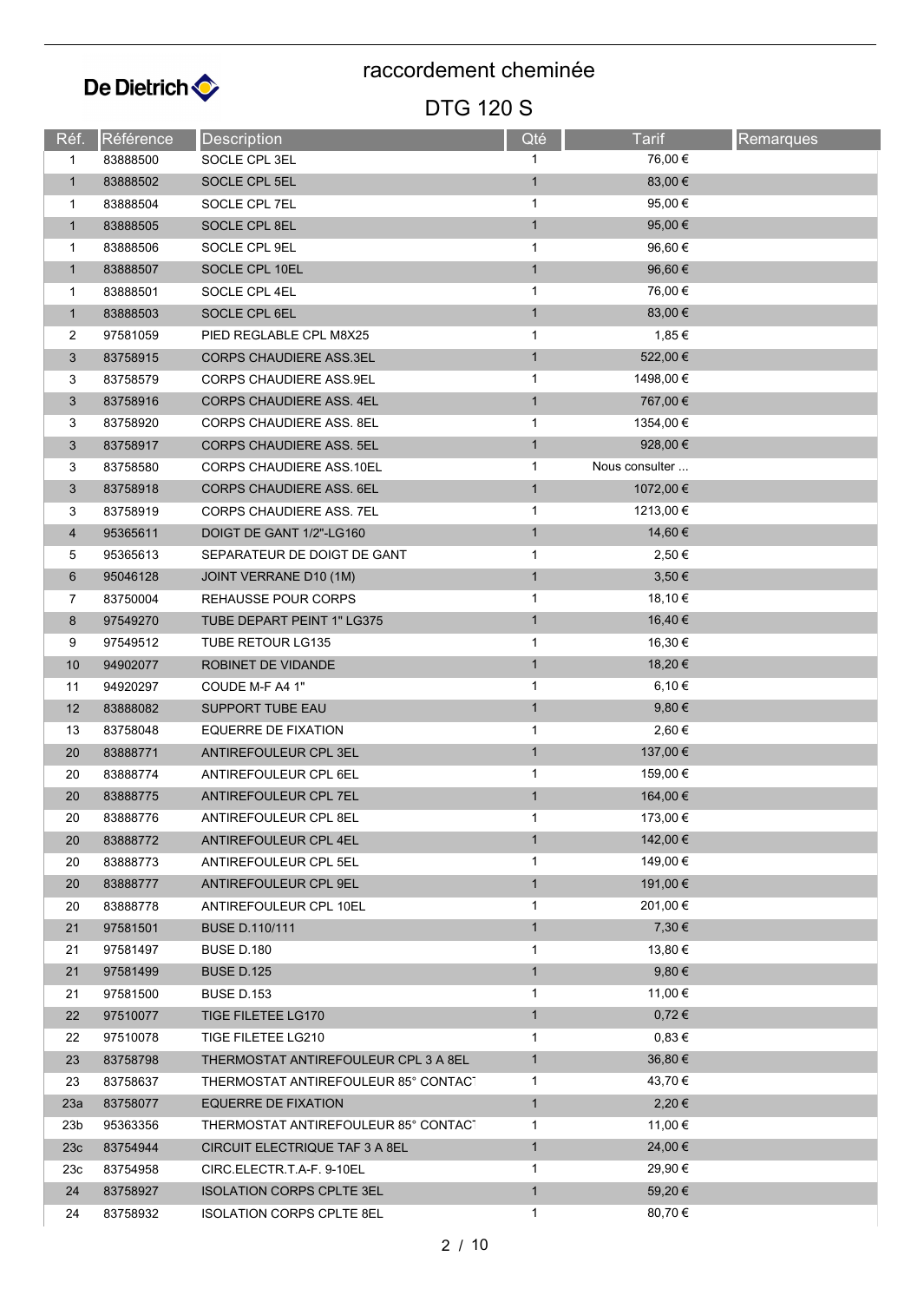

| 24 | 83758584 | <b>ISOLATION CORPS CPLTE 10EL</b> | $\mathbf{1}$ | 82,10 €        |  |
|----|----------|-----------------------------------|--------------|----------------|--|
| 24 | 83758583 | <b>ISOLATION CORPS CPLTE 9EL</b>  | 1            | 81,70€         |  |
| 24 | 83758928 | <b>ISOLATION CORPS CPLTE 4EL</b>  | $\mathbf{1}$ | 63,60€         |  |
| 24 | 83758929 | <b>ISOLATION CORPS CPLTE 5EL</b>  | 1            | 68,00 €        |  |
| 24 | 83758930 | <b>ISOLATION CORPS CPLTE 6EL</b>  | $\mathbf{1}$ | 71,90 €        |  |
| 24 | 83758931 | <b>ISOLATION CORPS CPLTE 7EL</b>  | 1            | 73,50 €        |  |
| 25 | 97550513 | <b>ISOLATION SOUS BRUL.3EL</b>    | $\mathbf{1}$ | $3,30 \in$     |  |
| 25 | 97550517 | <b>ISOLATION SOUS BRUL.7EL</b>    | 1            | 9,15€          |  |
| 25 | 97550516 | <b>ISOLATION SOUS BRUL.6EL</b>    | $\mathbf{1}$ | 8,95 €         |  |
| 25 | 97550518 | <b>ISOLATION SOUS BRUL 8EL</b>    | $\mathbf 1$  | 11,00 €        |  |
| 25 | 97550519 | <b>ISOLATION SOUS BRUL.9EL</b>    | $\mathbf{1}$ | 11,10 €        |  |
| 25 | 97550512 | <b>ISOLATION SOUS BRULEUR 10</b>  | $\mathbf{1}$ | 12,20 €        |  |
| 25 | 97550514 | <b>ISOLATION SOUS BRUL.4EL</b>    | $\mathbf{1}$ | 4,45€          |  |
| 25 | 97550515 | <b>ISOLATION SOUS BRUL.5EL</b>    | 1            | 6,80 €         |  |
| 26 | 94229203 | <b>ISOLATION ARRIERE 3EL</b>      | $\mathbf{1}$ | 25,40 €        |  |
| 26 | 94229205 | <b>ISOLATION ARRIERE 5EL</b>      | 1            | 27,80 €        |  |
| 26 | 94229208 | <b>ISOLATION ARRIERE 8EL</b>      | $\mathbf{1}$ | 30,70€         |  |
| 26 | 94229212 | <b>ISOLATION ARRIERE 9EL</b>      | $\mathbf 1$  | 32,10 €        |  |
| 26 | 94229213 | <b>ISOLATION ARR.10EL</b>         | $\mathbf{1}$ | Nous consulter |  |
| 26 | 94229204 | <b>ISOLATION ARRIERE 4EL</b>      | 1            | 26,60 €        |  |
| 26 | 94229206 | <b>ISOLATION ARRIERE 6EL</b>      | $\mathbf{1}$ | 28,40 €        |  |
| 26 | 94229207 | <b>ISOLATION ARRIERE 7EL</b>      | 1            | 28,80 €        |  |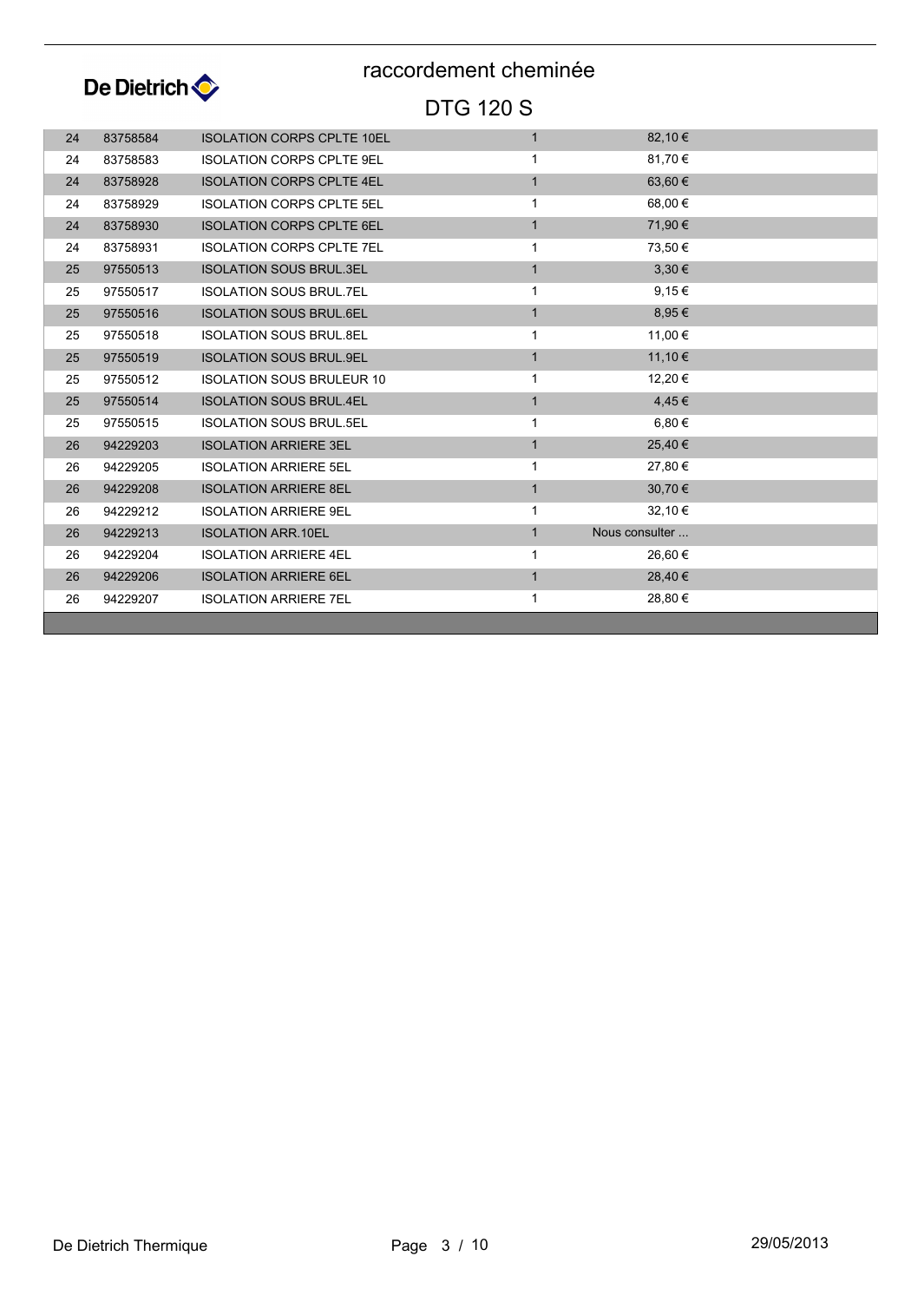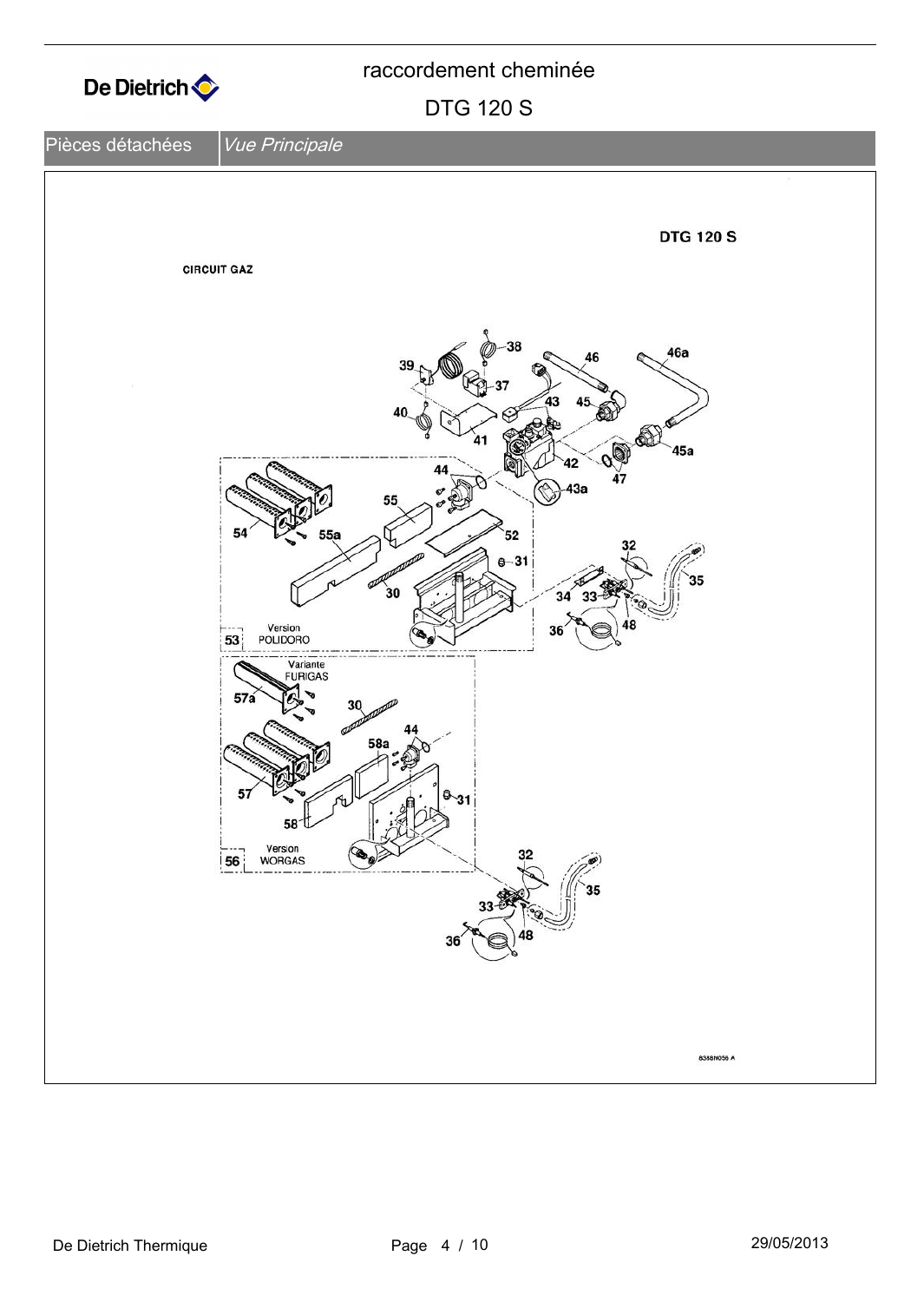![](_page_4_Picture_0.jpeg)

| Réf.        | Référence | <b>Description</b>                 | Qté          | <b>Tarif</b>   | <b>Remarques</b> |
|-------------|-----------|------------------------------------|--------------|----------------|------------------|
| $\mathbf 0$ | 83888706  | <b>CIRCUIT GAZ CPL 3EL</b>         | $\mathbf{1}$ | Nous consulter |                  |
| 0           | 83888707  | CIRCUIT GAZ CPL 4EL                | 1            | Nous consulter |                  |
| $\mathbf 0$ | 83888708  | <b>CIRCUIT GAZ CPL 5EL</b>         | $\mathbf{1}$ | Nous consulter |                  |
| 0           | 83888709  | CIRCUIT GAZ CPL 6EL                | 1            | Nous consulter |                  |
| $\mathbf 0$ | 83888710  | <b>CIRCUIT GAZ CPL 7EL</b>         | $\mathbf{1}$ | Nous consulter |                  |
| 0           | 83888711  | <b>CIRCUIT GAZ CPL 8EL</b>         | 1            | Nous consulter |                  |
| $\mathbf 0$ | 83888712  | CIRCUIT GAZ CPL 9EL                | $\mathbf{1}$ | Nous consulter |                  |
| 0           | 83888713  | CIRCUIT GAZ CPL 10EL               | $\mathbf{1}$ | Nous consulter |                  |
| $\mathbf 0$ | 83888753  | KIT CONV GN H-L                    | $\mathbf{1}$ | 25,80€         |                  |
| 0           | 83888745  | KIT CONV PROPANE 3EL               | 1            | 10,50 €        |                  |
| $\mathbf 0$ | 83888746  | KIT CONV PROPANE 4EL               | $\mathbf{1}$ | 14,10 €        |                  |
| 0           | 83888747  | KIT CONV PROPANE 5EL               | 1            | 17,20 €        |                  |
| 0           | 83888748  | KIT CONV PROPANE 6EL               | $\mathbf{1}$ | 20,20 €        |                  |
| 0           | 83888749  | KIT CONV PROPANE 7EL               | 1            | 23,50 €        |                  |
| $\mathbf 0$ | 83888750  | KIT CONV PROPANE 8EL               | $\mathbf{1}$ | 27,80 €        |                  |
| 0           | 83888751  | KIT CONV PROPANE 9EL               | 1            | 30,80 €        |                  |
| $\mathbf 0$ | 83888752  | KIT CONV PROPANE 10EL              | $\mathbf{1}$ | 34,10 €        |                  |
| 0           | 83665502  | <b>VISSERIE TIROIR BRULEUR</b>     | 1            | 9,80€          |                  |
| 30          | 95046115  | <b>JOINT THERMOCORD (1M)</b>       | $\mathbf{1}$ | 11,60 €        |                  |
| 31          | 95360220  | PRISE DE PRESSION FURIGAS          | 1            | $3,30 \in$     |                  |
| 32          | 95365380  | THERMOCOUPLE 300MM                 | $\mathbf{1}$ | 32,60 €        |                  |
| 33          | 83668530  | <b>VEILLEUSE COMPLETE</b>          | 1            | 87,90 €        |                  |
| 34          | 83758129  | <b>PROTECTION SOUS VEILLEUSE</b>   | $\mathbf{1}$ | 10,40 €        |                  |
| 35          | 83885624  | TUBE ALIM.VEILL.3EL                | 1            | 56,10 €        |                  |
| 35          | 83885625  | TUBE ALIM VEILL 4-10EL             | $\mathbf{1}$ | 63,40 €        |                  |
| 36          | 95332801  | ELECTRODE ALLUMAGE                 | 1            | $6,60 \in$     |                  |
| 37          | 84064820  | ALLUMEUR ANSTOSS CPL.              | $\mathbf{1}$ | 27,30 €        |                  |
| 38          | 83754940  | FIL MASSE TRANSFO.ALLUM.           | 1            | Nous consulter |                  |
| 39          | 95363366  | THERMOSTAT DE SECURITE 105°        | $\mathbf{1}$ | 24,90 €        |                  |
| 40          | 83754943  | FIL LIAISON TS-THERMOC.(VANNE SIT) | 1            | 3,10€          |                  |
| 41          | 83758174  | SUPPORT ALLUMEUR ET T.S            | 1            | $4,55 \in$     |                  |
| 42          | 83885577  | <b>VANNE GAZ SIT 0820-056</b>      | 1            | 193,00 €       |                  |
| 42          | 95365272  | VANNE GAZ NOVASIT 1/2" - 0820-056  | $\mathbf{1}$ | 204,00 €       |                  |
| 43          | 83884911  | <b>CIRCUIT ELECTR VANNE</b>        | 1            | Nous consulter |                  |
| 43a         | 95365252  | DERIVATION THERMOCOUPLE            | $\mathbf{1}$ | 1,30€          |                  |
| 44          | 97549224  | <b>BRIDE COUDEE 1/2" SIT</b>       | $\mathbf 1$  | 11,90 €        |                  |
| 44          | 97549229  | BRIDE COUDEE 3/4"+JT+VIS SIT       | $\mathbf{1}$ | 15,00 €        |                  |
| 45          | 94920185  | COUDE-UNION 1/2" UA2               | 1            | 10,60 €        |                  |
| 45a         | 94958103  | MANCHON-UNION 1/2"U2               | $\mathbf{1}$ | 9,70€          |                  |
| 45a         | 94958139  | UNION MALE-FEM.3/4"                | 1            | 12,20 €        |                  |
| 46          | 97549425  | TUBE DARRIVEE GAZ 1/2"             | $\mathbf{1}$ | 17,60 €        |                  |
| 46a         | 97549614  | TUBE ARRIVEE GAZ 4-5-6EL           | 1            | 19,80 €        |                  |
| 46a         | 97549662  | TUBE ARRIVEE GAZ 9-10EL            | $\mathbf{1}$ | Nous consulter |                  |
| 46a         | 97549611  | TUBE ARRIVEE GAZ 7-8EL             | 1            | 25,30 €        |                  |
| 47          | 97549230  | BRIDE DROITE 3/4"+JT+VIS SIT       | $\mathbf{1}$ | Nous consulter |                  |
| 48          | 97580616  | INJ VEILLEUSE FU 0.40MM            | 1            | 2,80€          |                  |
| 48          | 97580183  | INJECTEUR VEILLEUSE FU 0.30MM      | $\mathbf{1}$ | $3,90 \in$     |                  |
| 52          | 83758116  | PLAQUE SUP ANTI-RET.FL 3E          | 1            | 144,00 €       |                  |
| 52          | 83758118  | PLAQUE SUP ANTI-RET.FL 5E          | 1            | 3,30€          |                  |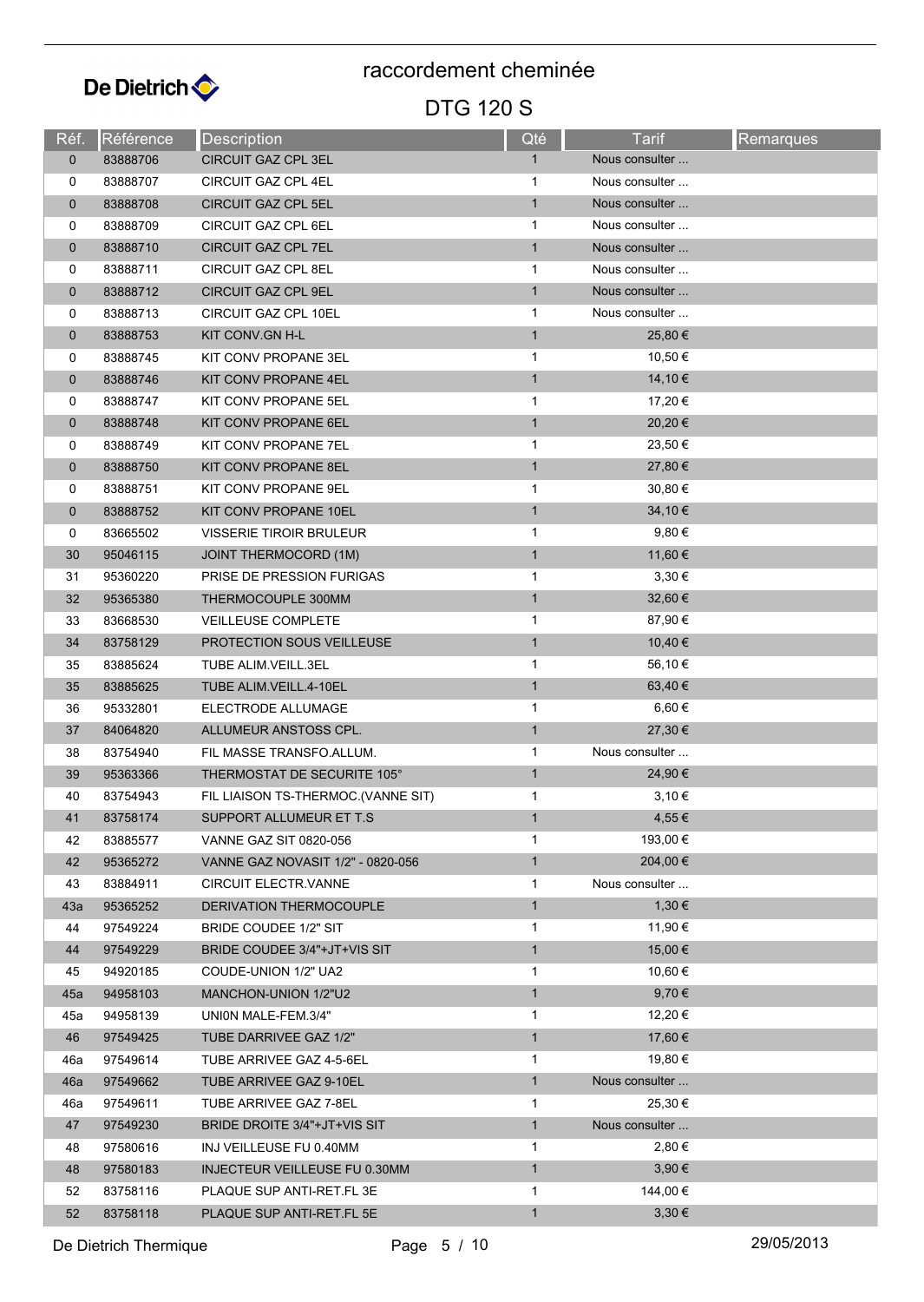![](_page_5_Picture_0.jpeg)

| 52  | 83758119 | PLAQUE SUP ANTI-RET FL 6E             | $\mathbf{1}$ | 233,00 €       |  |
|-----|----------|---------------------------------------|--------------|----------------|--|
| 52  | 83758120 | PLAQUE SUP ANTI-RET FL 7E             | $\mathbf{1}$ | 2,60€          |  |
| 52  | 83888121 | PLAQ SUP ANTIRET FLAMME 10EL          | $\mathbf{1}$ | $5,15 \in$     |  |
| 52  | 83758121 | PLAQUE SUP.ANTI-RET FL 8E             | $\mathbf{1}$ | 2,80€          |  |
| 52  | 83758117 | PLAQUE SUP ANTI-RET.FL 4E             | $\mathbf{1}$ | 2,50 €         |  |
| 52  | 83888120 | PLAQ SUP ANTIRET FLAMME 9EL           | $\mathbf{1}$ | 5,15€          |  |
| 53  | 83885562 | TIROIR BRULEUR PO.3EL                 | $\mathbf{1}$ | 235,00 €       |  |
| 53  | 83885565 | <b>TIROIR BRULEUR PO.6EL</b>          | $\mathbf{1}$ | Nous consulter |  |
| 53  | 83885566 | <b>TIROIR BRULEUR PO.7EL</b>          | $\mathbf 1$  | 424,00 €       |  |
| 53  | 83885567 | <b>TIROIR BRULEUR PO.8EL</b>          | $\mathbf{1}$ | 475,00 €       |  |
| 53  | 83885568 | TIROIR BRULEUR PO.9EL                 | $\mathbf{1}$ | 537,00 €       |  |
| 53  | 83885569 | <b>TIROIR BRULEUR PO.10EL</b>         | $\mathbf{1}$ | 593,00 €       |  |
| 53  | 83885563 | TIROIR BRULEUR PO.4EL                 | $\mathbf{1}$ | 279,00 €       |  |
| 53  | 83885564 | <b>TIROIR BRULEUR PO.5EL</b>          | $\mathbf{1}$ | 316,00 €       |  |
| 54  | 83885536 | BRULEUR POLIDORO AVEC FIX             | $\mathbf 1$  | 35,60 €        |  |
| 55  | 97550289 | ISOLAT.GA-DR.TIR.BRUL.3EL - POLIDORO  | $\mathbf{1}$ | 2,40€          |  |
| 55  | 97550283 | ISOLAT GA TIR BRUL 4EL - POLIDORO     | $\mathbf{1}$ | 2,50 €         |  |
| 55  | 97550286 | ISOLAT.GA.TIR.BRUL.8-9EL - POLIDORO   | $\mathbf{1}$ | $3,70 \in$     |  |
| 55  | 97550008 | ISOLAT.GA.TIROIR BRUL. 10EL POLIDORO  | $\mathbf{1}$ | $6,50 \in$     |  |
| 55  | 97550284 | ISOLAT GA TIR BRUL 5EL - POLIDORO     | $\mathbf{1}$ | 2,80€          |  |
| 55  | 97550285 | ISOLAT GA TIR BRUL 6-7EL - POLIDORO   | $\mathbf{1}$ | 3,40€          |  |
| 55a | 97550287 | ISOLAT.DR.TIR.BRUL.4A6EL - POLIDORO   | $\mathbf{1}$ | 2,40€          |  |
|     |          | ISOLAT.DR.TIROIR BRUL.9-10EL POLIDORO | $\mathbf{1}$ | $5,45 \in$     |  |
| 55a | 97550009 |                                       | $\mathbf{1}$ | 2,50€          |  |
| 55a | 97550288 | ISOLAT.DR.TIR.BRUL.7-8EL - POLIDORO   |              |                |  |
| 56  | 83885608 | TIROIR BRULEUR WO.3EL                 | $\mathbf{1}$ | 250,00 €       |  |
| 56  | 83885596 | TIROIR BRULEUR FUR.4EL                | $\mathbf{1}$ | 279,00 €       |  |
| 56  | 83885598 | TIROIR BRULEUR FUR.6EL                | $\mathbf{1}$ | 365,00 €       |  |
| 56  | 83885599 | TIROIR BRULEUR FUR.7EL                | $\mathbf{1}$ | 424,00 €       |  |
| 56  | 83885602 | TIROIR BRULEUR FUR.10EL               | $\mathbf 1$  | 593,00 €       |  |
| 56  | 83885614 | TIROIR BRULEUR WO.9EL                 | $\mathbf{1}$ | 544,00 €       |  |
| 56  | 83885613 | TIROIR BRULEUR WO.8EL                 | $\mathbf{1}$ | 477,00 €       |  |
| 56  | 83885615 | <b>TIROIR BRULEUR WO.10EL</b>         | $\mathbf{1}$ | 593,00 €       |  |
| 56  | 83885595 | TIROIR BRULEUR FUR.3EL                | 1            | 235,00 €       |  |
| 56  | 83885597 | <b>TIROIR BRULEUR FUR.5EL</b>         | $\mathbf{1}$ | 316,00 €       |  |
| 56  | 83885600 | TIROIR BRULEUR FUR.8EL                | $\mathbf{1}$ | 475,00 €       |  |
| 56  | 83885601 | <b>TIROIR BRULEUR FUR.9EL</b>         | $\mathbf{1}$ | 537,00 €       |  |
| 56  | 83885609 | TIROIR BRULEUR WO.4EL                 | $\mathbf{1}$ | 289,00 €       |  |
| 56  | 83885610 | <b>TIROIR BRULEUR WO.5EL</b>          | $\mathbf{1}$ | 316,00 €       |  |
| 56  | 83885611 | TIROIR BRULEUR WO.6EL                 | $\mathbf{1}$ | 379,00 €       |  |
| 56  | 83885612 | TIROIR BRULEUR WO.7EL                 | $\mathbf{1}$ | 427,00 €       |  |
| 57  | 83885616 | <b>BRULEUR WORGAS</b>                 | $\mathbf{1}$ | 42,30 €        |  |
| 57a | 83885532 | <b>BRULEUR FURIGAS + VIS</b>          | $\mathbf{1}$ | 32,60 €        |  |
| 58  | 97550254 | <b>ISOLATION TB FU 3EL</b>            | $\mathbf{1}$ | Nous consulter |  |
| 58  | 97550248 | <b>ISOL.TIROIR BRUL FU 6EL</b>        | $\mathbf{1}$ | Nous consulter |  |
| 58  | 97550249 | <b>ISOLATION TB FU 7EL</b>            | $\mathbf 1$  | Nous consulter |  |
| 58  | 97550251 | <b>ISOLATION TB FU 8EL</b>            | $\mathbf{1}$ | Nous consulter |  |
| 58  | 97550261 | <b>ISOLATION TB FU 9-10EL</b>         | $\mathbf{1}$ | 3,50€          |  |
| 58  | 97550246 | <b>ISOLATION T.B. 4EL</b>             | $\mathbf{1}$ | Nous consulter |  |
| 58  | 97550247 | <b>ISOLATION T.B. 5EL</b>             | $\mathbf{1}$ | Nous consulter |  |
| 58a | 97550252 | <b>ISOLATION TB FU 9EL</b>            | $\mathbf{1}$ | Nous consulter |  |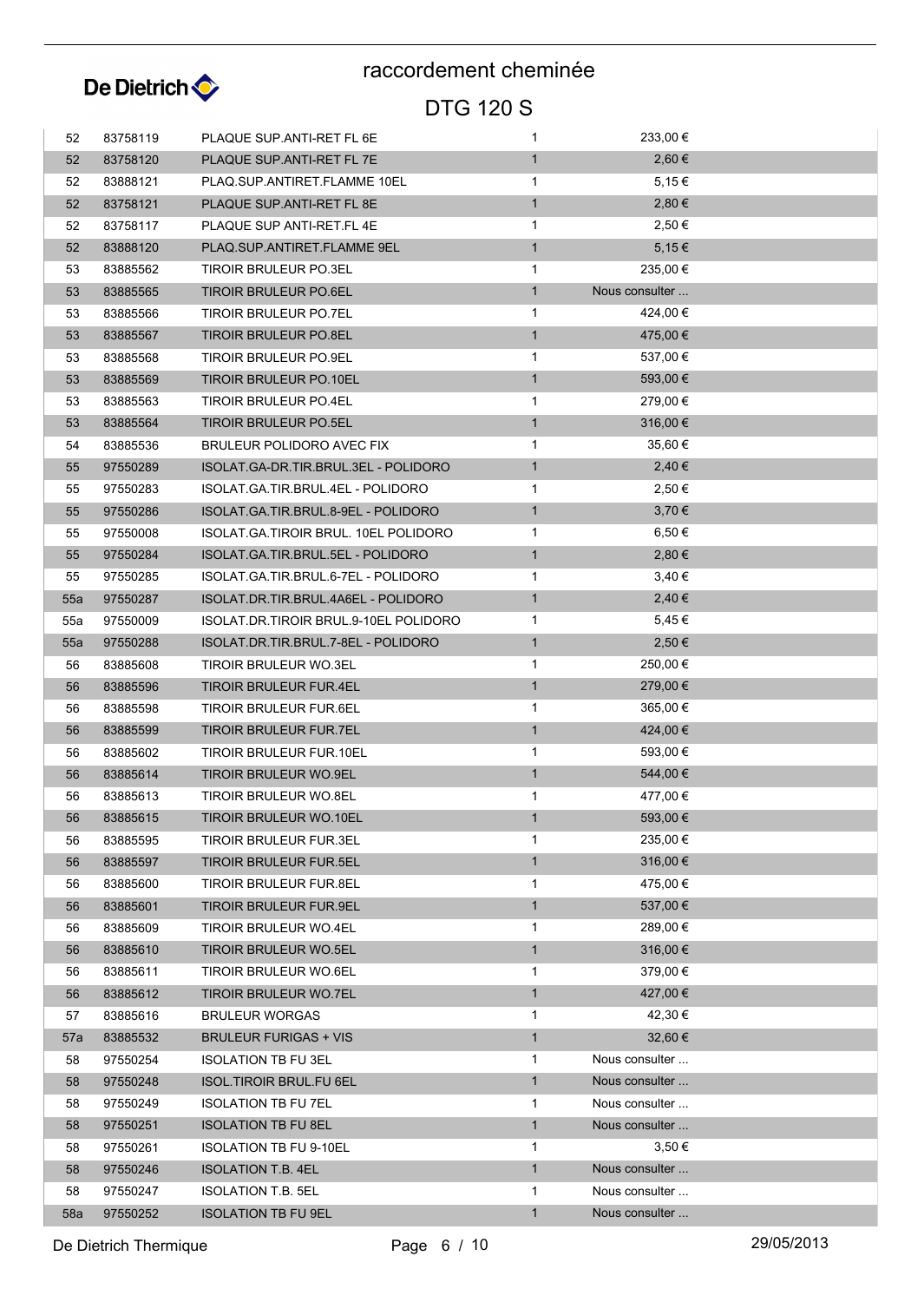![](_page_6_Picture_0.jpeg)

#### DTG 120 S

58a 97550253 ISOLATION TB FU 10EL 1 1 1 Nous consulter ...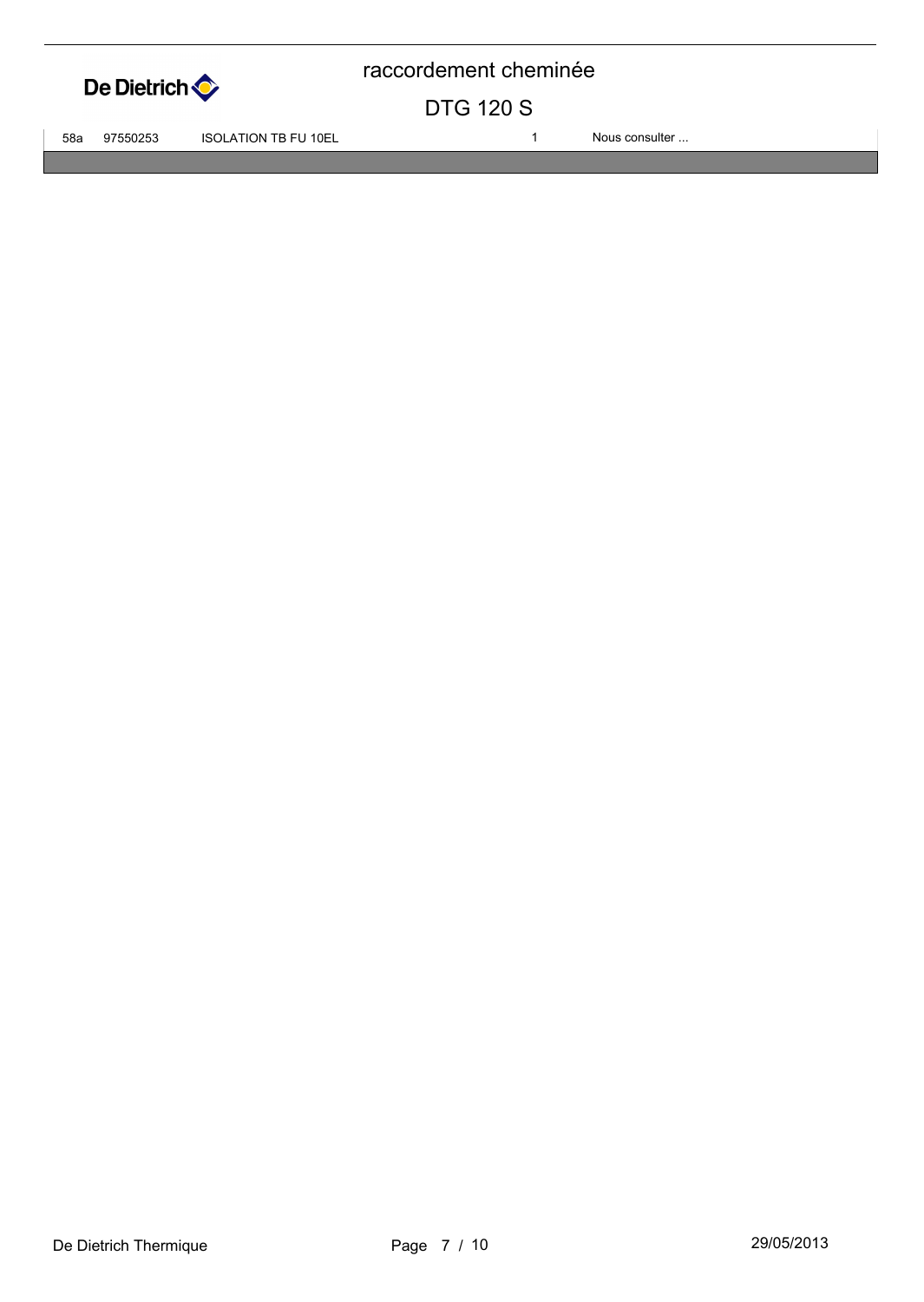![](_page_7_Figure_0.jpeg)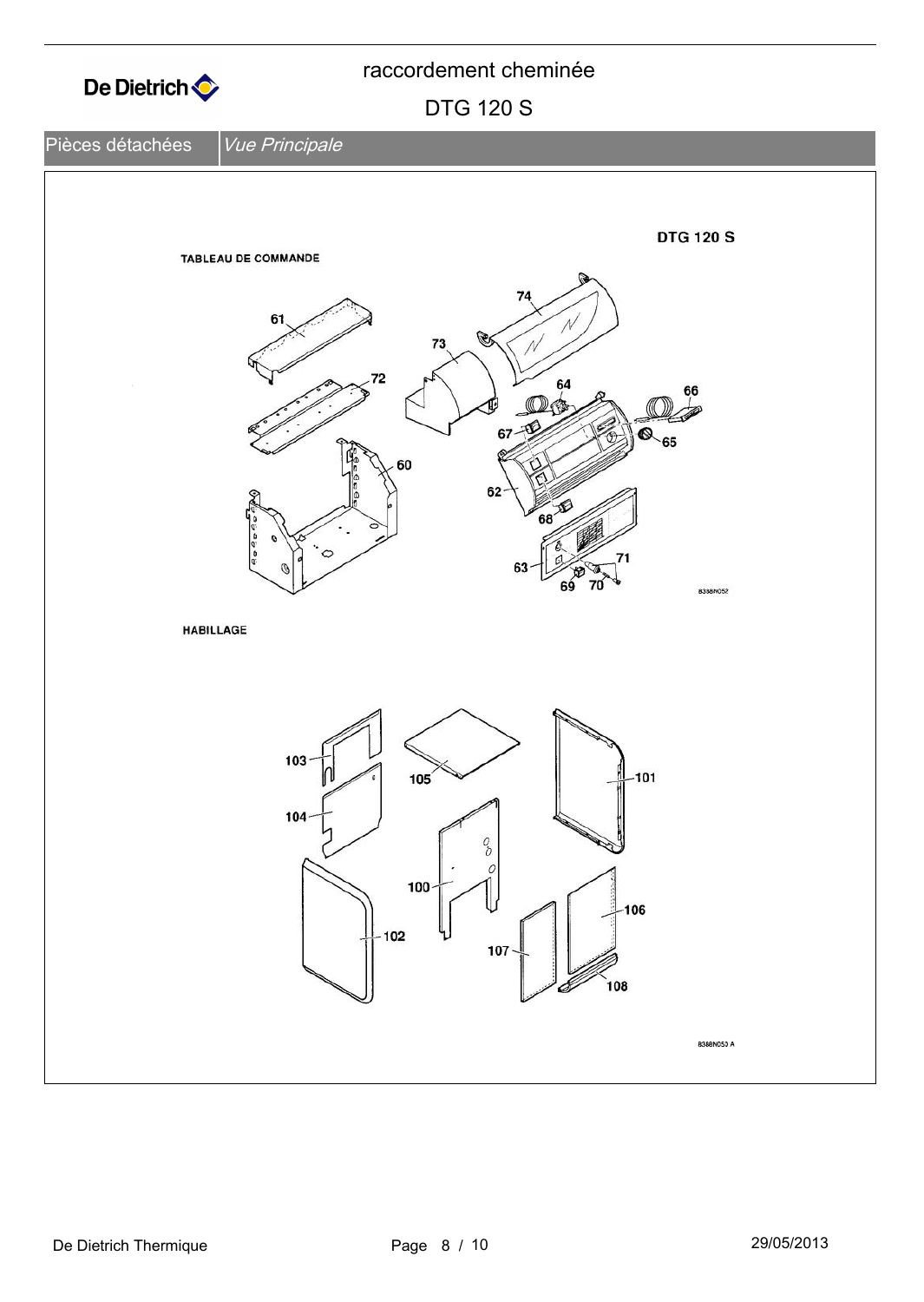![](_page_8_Picture_0.jpeg)

| Réf.         | <b>Référence</b> | <b>Description</b>                       | Qté          | Tarif          | <b>Remarques</b> |
|--------------|------------------|------------------------------------------|--------------|----------------|------------------|
| $\mathbf{0}$ | 83888595         | <b>HABILLAGE 3EL BLANC</b>               | 1            | Nous consulter |                  |
| 0            | 83888784         | <b>HABILLAGE 4EL BLANC</b>               | 1            | Nous consulter |                  |
| $\mathbf 0$  | 83888785         | <b>HABILLAGE 5EL BLANC</b>               | $\mathbf{1}$ | Nous consulter |                  |
| 0            | 83888786         | <b>HABILLAGE 6EL BLANC</b>               | 1            | Nous consulter |                  |
| $\mathbf{0}$ | 83888787         | <b>HABILLAGE 7EL BLANC</b>               | $\mathbf{1}$ | Nous consulter |                  |
| 0            | 83888788         | <b>HABILLAGE 8EL BLANC</b>               | 1            | Nous consulter |                  |
| $\mathbf 0$  | 83888789         | HABILLAGE 9EL BLANC                      | $\mathbf{1}$ | Nous consulter |                  |
| 0            | 83888790         | <b>HABILLAGE 10EL BLANC</b>              | $\mathbf{1}$ | Nous consulter |                  |
| $\mathbf 0$  | 83884909         | CIRCUIT ELECTRIQUE T.C.                  | $\mathbf{1}$ | 40,00 €        |                  |
| 0            | 83888715         | DISP DE CDE STANDARD                     | 1            | 429,00 €       |                  |
| 60           | 83888596         | SUPPORT TABLEAU PREMONTE                 | $\mathbf{1}$ | 43,20 €        |                  |
| 61           | 83888741         | CAPOT PROTECTION PREMONTE                | 1            | 39,10 €        |                  |
| 62           | 97525295         | <b>TABLEAU STANDARD</b>                  | $\mathbf{1}$ | 14,80 €        |                  |
| 63           | 83880558         | SUPPORT COMPOSANTS BLANC                 | 1            | 19,80 €        |                  |
| 64           | 85000015         | THERMOSTAT DE REGLAGE                    | $\mathbf{1}$ | 58,40 €        |                  |
| 65           | 82188973         | <b>BOUTON DE REGLAGE</b>                 | 1            | 6,70 €         |                  |
| 66           | 85000014         | <b>THERMOMETRE PLAT</b>                  | 1            | 34,10 €        |                  |
| 67           | 95325027         | INTERRUPTEUR BIPOL. VERT M/A             | 1            | 7,40 €         |                  |
| 68           | 85000035         | <b>INTERRUPTEUR BIPOLAIRE</b>            | $\mathbf{1}$ | 6,40€          |                  |
| 69           | 85000034         | <b>INTERRUPTEUR TEST STB</b>             | 1            | 7,10 €         |                  |
| 70           | 95340248         | <b>FUSIBLE 3.15A RETARDE</b>             | $\mathbf{1}$ | 1,10 €         |                  |
| 71           | 96550069         | PORTE-FUSIBLE (4.8 X 0.5)                | 1            | 8,15€          |                  |
| 72           | 83888740         | SUPPORT BARRETTE PREMONTE                | $\mathbf{1}$ | 135,00 €       |                  |
| 73           | 83888650         | PIECE COMPL.TC.142 BLANC                 | 1            | 25,80 €        |                  |
| 73           | 83888652         | PIECE COMPL TC 428 BLANC                 | $\mathbf{1}$ | 46,90 €        |                  |
| 73           | 83888651         | PIECE COMPL.TC.286 BLANC                 | 1            | Nous consulter |                  |
| 74           | 97525260         | <b>VOLET TABLEAU CPL BLANC</b>           | $\mathbf{1}$ | 23,50 €        |                  |
| 100          | 83888714         | PLAQUE FRONT.3EL BLANC                   | $\mathbf 1$  | Nous consulter |                  |
| 100          | 83888556         | PLAQUE FRONT.5EL BLANC                   | $\mathbf{1}$ | Nous consulter |                  |
| 100          | 83888558         | PLAQUE FRONT.7EL BLANC                   | 1            | Nous consulter |                  |
| 100          | 83888559         | PLAQUE FRONT.8EL BLANC                   | 1            | 120,00 €       |                  |
| 100          | 83888555         | PLAQUE FRONT.4EL BLANC                   | 1            | Nous consulter |                  |
| 100          | 83888557         | PLAQUE FRONT.6EL BLANC                   | $\mathbf{1}$ | Nous consulter |                  |
| 100          | 83888560         | PLAQUE FRONT.9EL BLANC                   | 1            | Nous consulter |                  |
| 100          | 83888561         | PLAQUE FRONT.10EL BLANC                  | $\mathbf{1}$ | Nous consulter |                  |
| 101          | 83888614         | PLAQUE LAT.DR.CPL BLANC 820X583 (3EL A 9 | 1            | Nous consulter |                  |
| 102          | 83888615         | PLAQUE LAT.GA. BLANC 820X583 (DTG120S 3I | $\mathbf{1}$ | Nous consulter |                  |
| 102          | 83888616         | PLAQUE LAT GA. BLANC 820X583 (DTG120S 7) | 1            | 81,10€         |                  |
| 103          | 83888019         | PANNEAU ARR SUP 3EL                      | $\mathbf{1}$ | Nous consulter |                  |
| 103          | 83888022         | PANNEAU ARR.SUP.6EL                      | 1            | Nous consulter |                  |
| 103          | 83888024         | PANNEAU ARR.SUP.8EL                      | $\mathbf{1}$ | 21,00 €        |                  |
| 103          | 83888026         | PANNEAU ARR.SUP.10EL                     | $\mathbf{1}$ | Nous consulter |                  |
| 103          | 83888025         | PANNEAU ARR SUP 9EL                      | $\mathbf{1}$ | Nous consulter |                  |
| 103          | 83888020         | PANNEAU ARR SUP 4EL                      | 1            | Nous consulter |                  |
| 103          | 83888021         | PANNEAU ARR.SUP.5EL                      | $\mathbf{1}$ | 18,80 €        |                  |
| 103          | 83888023         | PANNEAU ARR SUP 7EL                      | 1            | Nous consulter |                  |
| 104          | 83888620         | PANNEAU ARR.INF.3EL                      | $\mathbf{1}$ | Nous consulter |                  |
| 104          | 83888621         | PANNEAU ARR.INF.4EL                      | 1            | Nous consulter |                  |
| 104          | 83888622         | PANNEAU ARR.INF.5EL                      | $\mathbf{1}$ | Nous consulter |                  |